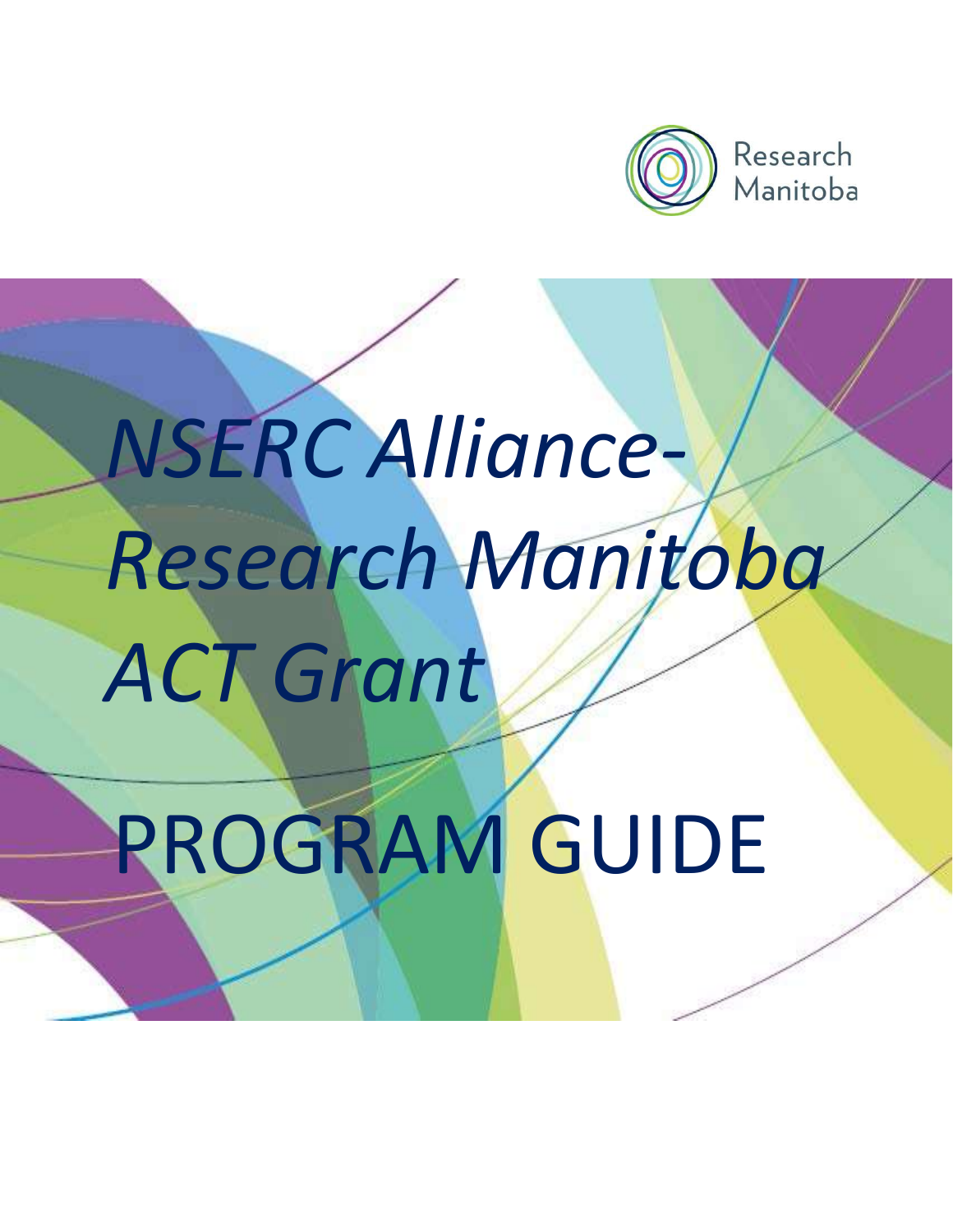# 1. Preface

Research Manitoba promotes, supports, and coordinates the funding of research excellence in health, natural and social sciences, engineering and the humanities in Manitoba. Our organization cultivates local talent development by investing in early career researchers and graduate students and fosters strategic partnerships to bolster innovation and commercialization in the province.

# 2. Purpose

Research Manitoba and NSERC have partnered to offer the NSERC Alliance-Research Manitoba ACT (Accelerate, Commercialize, Transform) program, which will support university R&D collaborations that assist Manitoba small and medium-sized enterprises (SMEs) in developing technology and products with the highest potential for regional economic development and commercialization in Manitoba. This funding opportunity is available for projects that: 1) align with one or more of the following priority areas: bioscience, information and communications technology (ICT), advanced manufacturing, or infrastructure and transportation industries and technologies; and 2) have at least one Manitoban SME as a partner organization.

This joint funding opportunity allows the Manitoba SME partner organization's cash contributions to be leveraged for funding from both NSERC and Research Manitoba via a streamlined joint application and decision process.

The mutually beneficial projects are expected to result in economic benefits to the companies and to Manitoba, as well as build impactful longer-term collaborations between university researchers and companies.

# 3. Award Amount and Duration

Award funds are to be used to defray the costs of research.

Research Manitoba will match the contributions from the Manitoba SME at a 1:1 ratio, up to \$25,000 per year for up to two years.

NSERC Alliance will match cash contributions from all recognized partners at a 2:1 ratio, from \$20,000 to \$1M per year for up to five years (as per the Alliance grants funding page).

# 4. Eligibility Requirements

# Funding is targeted towards Bioscience, ICT, Advanced Manufacturing, and Infrastructure and Transportation industries and technologies.

Applications will not be accepted for projects which have already received funding from Research Manitoba's Innovation Proof-of-Concept Grant program. Research Manitoba will not fund applications under both this program and the Innovation Proof-of-Concept Grant program.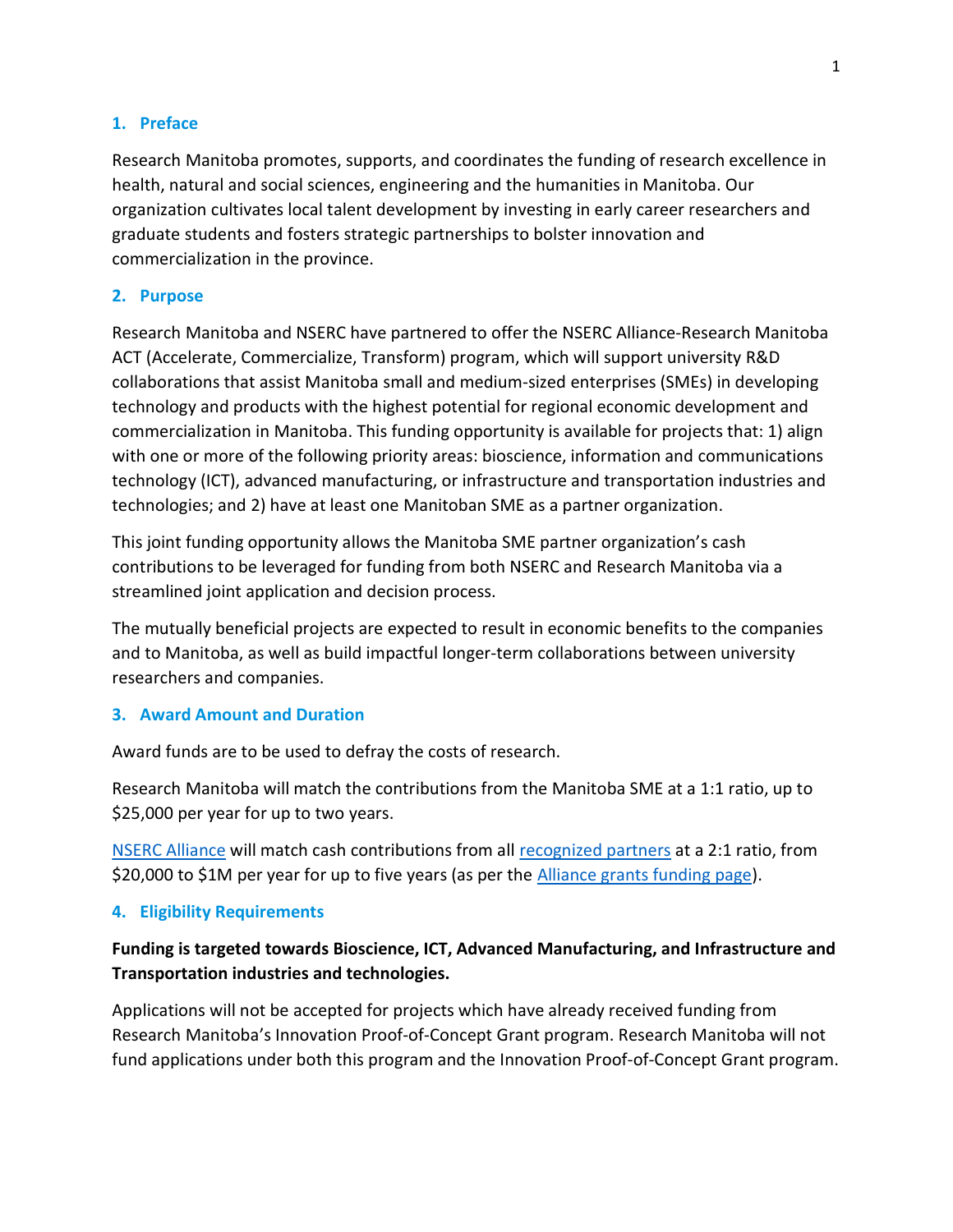To apply:

- The applicant and any co-applicants must meet NSERC's eligibility criteria when applying and when funding is released.
- The primary investigator (PI) must be a faculty member from an eligible Manitoba-based university.

Applicants are encouraged to collaborate with experts in fields other than the natural sciences and engineering, where appropriate, since implementing policy or applying the research results can depend on socioeconomic considerations as well as scientific understanding. Academic researchers outside the natural sciences and engineering may participate in proposals as coapplicants if they meet NSERC's eligibility requirements for the type, duration and nature of the appointment. Research costs for these collaborations may account for up to 30% of the project costs and must be identified in the project budget.

# 5. Application Deadline

Application Deadline: Until available funding is awarded.

Research Manitoba will close this program once application capacity has been met.

# 6. Intellectual Property Assessment and Ownership

Research Manitoba does not claim any rights to intellectual property arising from projects funded through this program.

Research Manitoba recommends that the applicant and industry partner follow best practices by signing an intellectual property agreement that defines the intellectual-property rights and obligations of all the partner organizations involved in the project. The agreement must be aligned with NSERC's Policy on Intellectual Property. Applicants and industry partners are responsible for ensuring IP arrangements are in order and agreed to by all in advance of applying.

As per NSERC's Policy on Intellectual Property, students involved in the funded research must maintain their right to defend their thesis without delays or impediments. It is also strongly encouraged that industry partners allow students to include work on this project, specifying the company name, on their CVs. All participants, including any trainees, should consult this policy to ensure that they are aware of their rights and obligations.

# 7. Application Process

The application process for the NSERC Alliance-RM ACT Grant requires submissions to both Research Manitoba and NSERC. The application procedure is as follows:

1. You must first contact the Research Manitoba Manager, Programs and Partnerships to ensure that there is still funding available for the program, and that the proposed project is aligned with our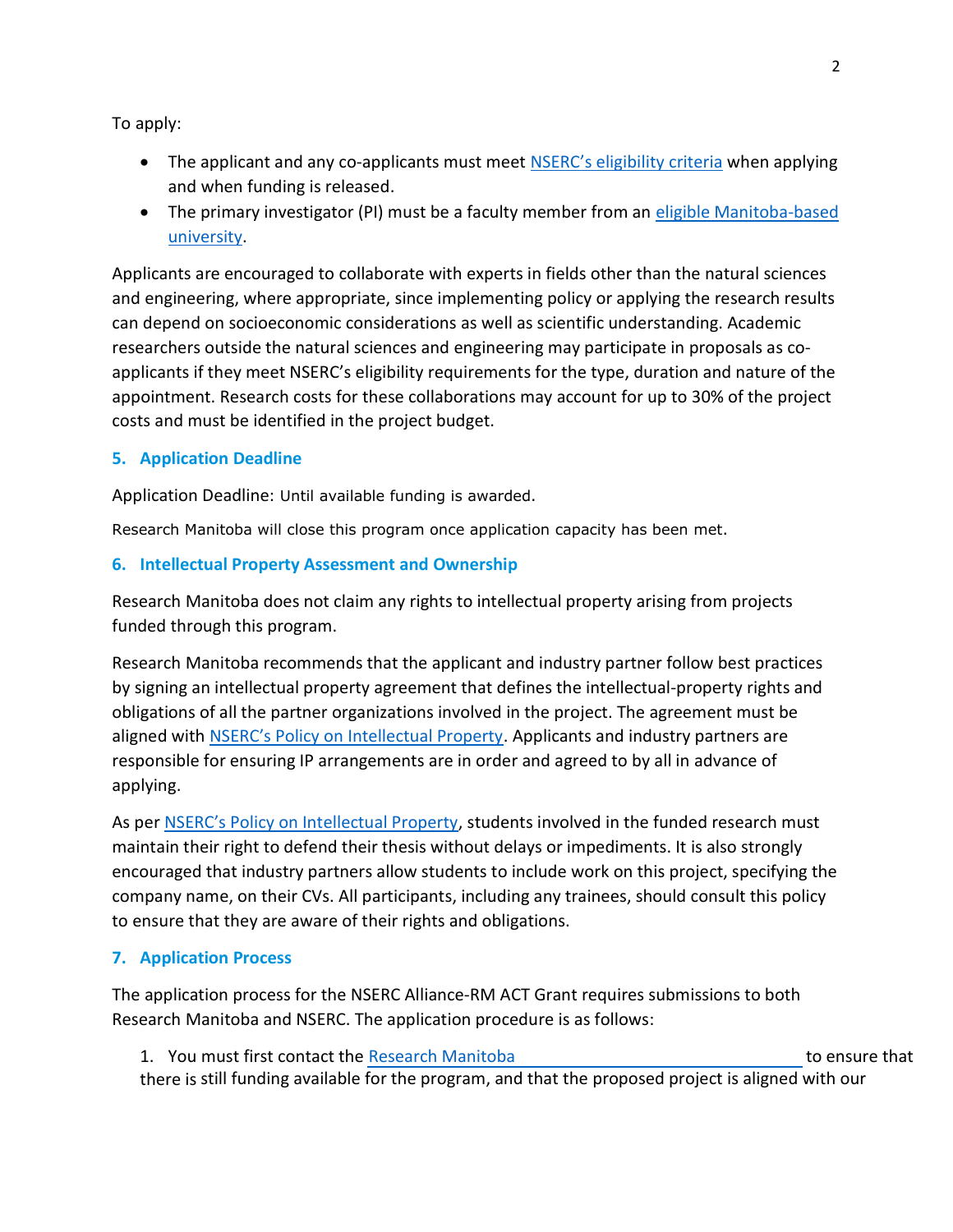priority areas: bioscience, ICT, advanced manufacturing, and/or infrastructure and transportation industries and technologies.

- 2. After receiving confirmation that the proposed research is aligned with the priority areas, you can then complete the NSERC application (without submitting it). In your application, you must include a Contributions section listing Research Manitoba as a joint-call funding partner with the Research Manitoba [Manager, Programs and](kerry.harris@researchmb.ca)  [Partnerships](kerry.harris@researchmb.ca) as the contact person. Once all elements of the NSERC application are completed, generate a PDF version of your application with the preview function in NSERC's online application system.
- 3. You must then complete the NSERC Alliance-Research Manitoba ACT application form in the Research Manitoba Grants Management System (GMS) (see details below).
- 4. Once Research Manitoba has reviewed and assessed the details submitted in your application, we will complete the partner organization form required for the NSERC application. Once the partner form has been completed by Research Manitoba, you can submit your NSERC application.

# 8. Research Manitoba Application Requirements

The Research Manitoba application requires the following information:

- Budget Table and Budget Justification (maximum 1 page)
- Abstract (maximum 200 words): Provide a non-technical summary of your proposal written in simple and clear language suitable for a lay audience.
- Summary of the Proposal (maximum 1500 words): Provide a summary of the proposed research program. Please identify how the research project is strategically relevant to Manitoba and will further Manitoba as a leader in this field/industry.
- Research Proposal: Applicants are required to upload their completed NSERC Alliance application PDF here; no additional proposal attachment is required for this program.
- Support letter: A letter of support is required from the industry partner which clearly outlines the following:
	- $\circ$  The need for this research project to be carried out in collaboration with an academic researcher and the potential benefits this research will have on their organization
	- o The cost-sharing breakdown, including the value added through in-kind contributions and how these are important to realizing the project's intended outcomes
- Signature Page: Signatures are required from the academic researcher's home institution. Once the signature page is completed, please upload the form into your GMS application.